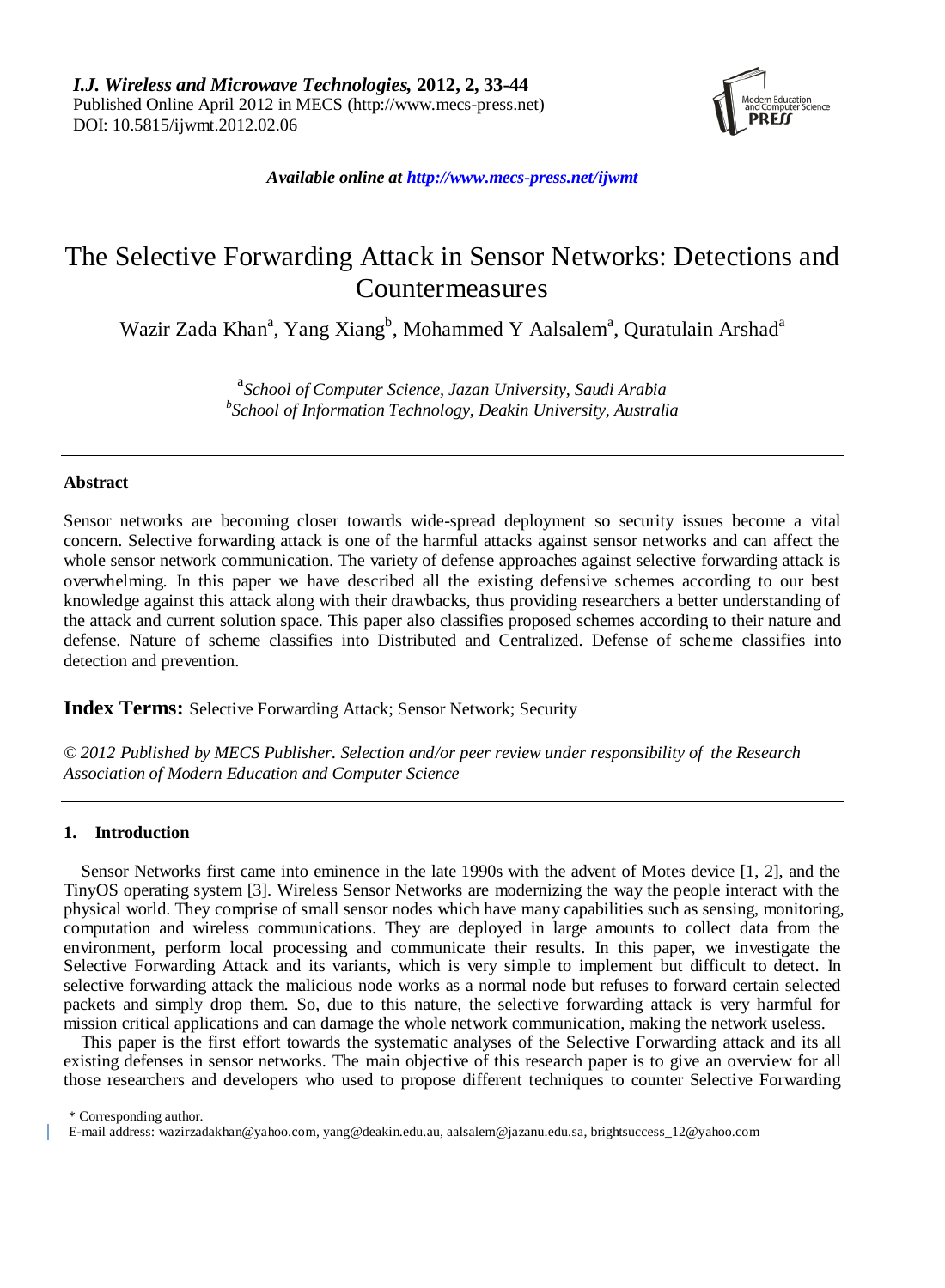attack. The developers may make this paper a source when developing techniques for detecting and defending against selective forwarding attack as this paper covers all the drawbacks of existing countermeasures for selective forwarding attack.

The rest of the paper is organized as follows: Section II present the detail overview of selective forwarding attack against sensor network and its variants. In section III we describe classification of previous schemes against Selective Forwarding Detection and Countermeasures, in section IV we discuss the proposed detection and countermeasures techniques in detail. Finally, we conclude this paper in section V.

# **2. Selective Forwarding Attack and its Variants**

The selective forwarding Attack was first described by Karlof and Wagner [2]. This attack is sometimes called Gray Hole attack. In a simple form of selective forwarding attack, malicious nodes try to stop the packets in the network by refusing to forward or drop the messages passing through them.

There are different forms of selective forwarding attack. In one form of the selective forwarding attack, the malicious node can selectively drops the packets coming form a particular node or a group of nodes. This behavior causes a DoS attack for that particular node or a group of node.



O Sensor Node ● Base Station/ Sink ● Attacker Node ● Affected Node

Figure 1. Example of Selective Forwarding in form of Dos attack

They also behave like a Blackhole in which it refuses to forward every packet. The malicious node may forward the messages to the wrong path, creating unfaithful routing information in the network. Another form of selective forwarding attack is called Neglect and Greed. In this form, the subverted node arbitrarily neglecting to route some messages [1]. It can still participate in lower level protocols and may even acknowledge reception of data to the sender but it drops messages randomly. Such a node is neglectful. When it also gives excessive priority to its own messages it is also greedy. Moreover, another variance of selective forwarding attack is to delay packets passing through them, creating the confused routing information between sensor nodes.

Fig. 2 below shows how the selective forwarding attack works through a simple example. The selective forwarding attack may be happened in the link from node S to node A in several ways. In the path to the sink, node S forward or send the packets to its neighbor node A but node A stop forwarding the packets from node S. Otherwise, node A may forward the packet to an unknown malicious node through a high-quality route for eavesdropping [2].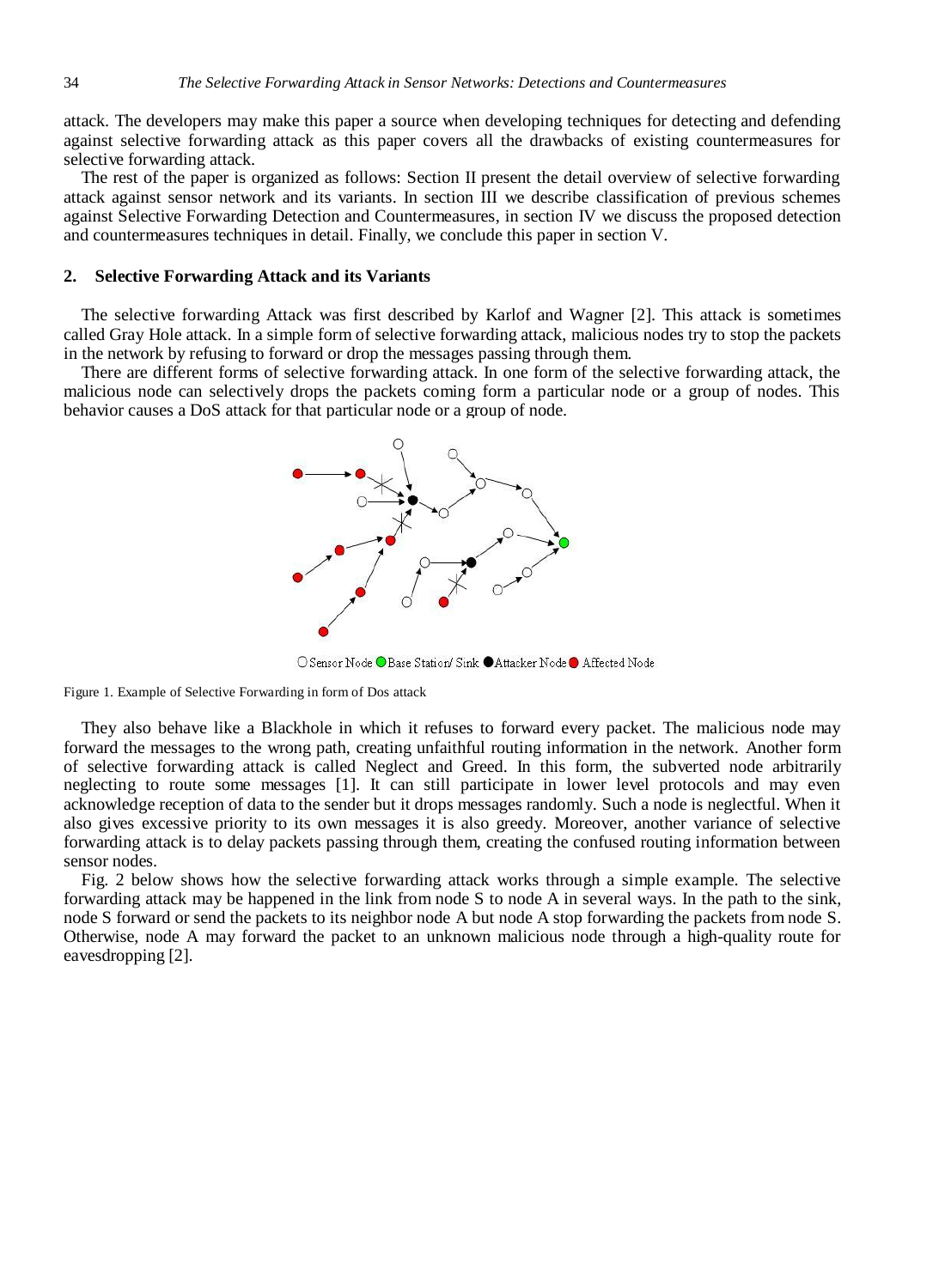

Figure 2. Example of Selective Forwarding attack

One more form of selective forwarding attack is referred to as Blind Letter attack [19].The concept of this attack is that with arbitrarily malicious nodes, it should be guaranteed that the node, to which the next-hop node forwards the relaying packet, is really a neighbor of the next-hop node. Selective forwarding attack can affect a number of multi-hop routing protocols, shown in the Table 1.

TABLE I. List of Multi-hop Routing Protocols [2]

| Multi-hop Routing Protocols                       |  |  |  |  |  |  |  |
|---------------------------------------------------|--|--|--|--|--|--|--|
| TinyOS beaconing                                  |  |  |  |  |  |  |  |
| Directed diffusion and its Multipath Variant      |  |  |  |  |  |  |  |
| Geographic Routing (GPSR, GEAR)                   |  |  |  |  |  |  |  |
| Minimum Cost Forwarding                           |  |  |  |  |  |  |  |
| Clustering based protocols (LEACH, TEEN, PEGASIS) |  |  |  |  |  |  |  |
| <b>Rumor Routing</b>                              |  |  |  |  |  |  |  |
| <b>PSFO</b>                                       |  |  |  |  |  |  |  |
| DSR                                               |  |  |  |  |  |  |  |

#### **3. Classification of Previous Schemes against Selective Forwarding Detection and Countermeasures:**

The schemes for defending against selective forwarding attack can be classified according to two types of criteria i.e nature of scheme and defense of scheme. The nature of scheme can be classified into two classes, distributed and centralized. Defense of scheme can be classified into two classes, detection based and prevention based.

#### *A. Distributed and Centralized*

In Distributed based schemes, both sensor node and base stations are responsible for detection and prevention of selective forwarding attack and malicious nodes. On the other hand in centralized based schemes only base station or cluster head are responsible for countering the selective forwarding attack.



Figure 3.. Classification by nature of schemes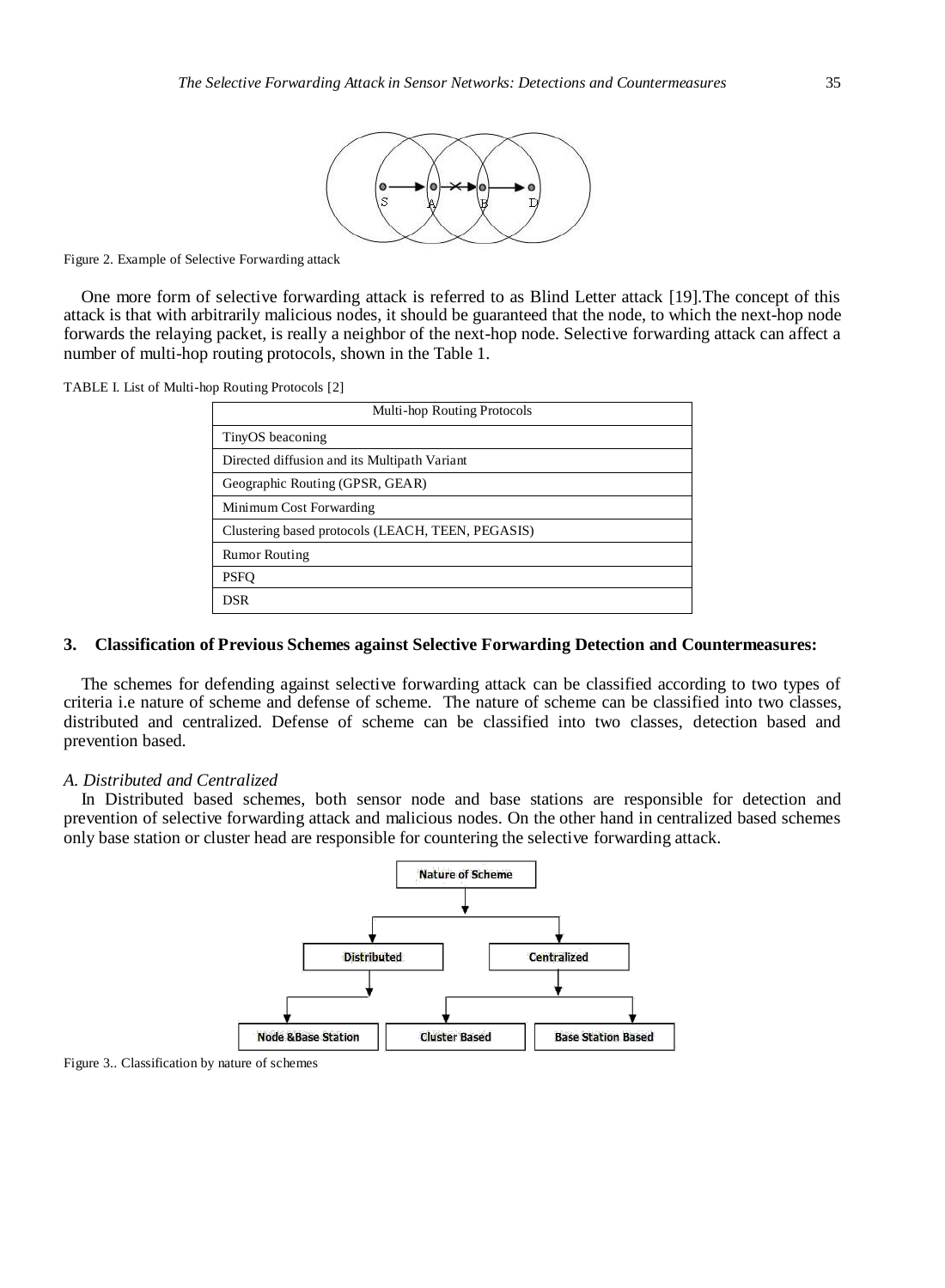# *B. Detection and Preventions:*

Detection based schemes detect malicious node or the attack or both. On other hand the prevention based schemes only by pass or ignores the malicious node and are not capable of detecting the attack and malicious nodes.



Figure 4. Classification by defense of schemes

# **4. Schemes against Selective Forwarding Detection and Countermeasures:**

A Comprehensive overview of the existing schemes and techniques in opposition to selective forwarding attack is described below.

# *1. Secure routing in wireless sensor networks: attacks and countermeasures*

Karlof et al. [2] first time discuss the selective forwarding attack and also suggest that Multi-path routing can be used to counter these types of attacks. Messages routed over n paths whose nodes are completely disjoint are completely protected against selective forwarding attacks involving at most n compromised nodes and still offer some probabilistic protection when over n nodes are compromised. The use of multiple braided paths may provide probabilistic protection against selective forwarding and use only localized information. Allowing nodes to dynamically choose a packet's next hop probabilistically from a set of possible candidates can further reduce the chances of an adversary gaining complete control of a data flow. *Draw Backs of Scheme:* 

1. Poor Security Resilience if there exists at least one node in the path[17]

2. No detection of malicious node and no notification about attack to neighbors [16,13]

3.Increase in energy consumption when the number of paths increase.[16]

4.Increase in Network flow and communication overheads. [8,13]

5. No implementation of specific method for detection of attack and attacker.

*2. Detecting Selective Forwarding Attacks in Wireless Sensor Networks*

Yu and Xiao [3] have proposed a distributed detection scheme that uses multi hop acknowledgements from intermediate nodes to raise alarms in the network. Their scheme focuses on selective forwarding attack in which detection occurs in both the base station and source nodes.

In this scheme, each intermediate node along the forwarding path is in charge of detecting malicious nodes. If an intermediate node detects the misbehavior of its downstream (upstream) nodes, it will generate an alarm packet and deliver it to the source node (the base station) through multiple hops. The base station and the source node can then use more complicated IDS (Intrusion Detection System) algorithms to make decisions and responses. The authors have used routing and transport protocols such as Directed Diffusion [20] and PSFQ [21].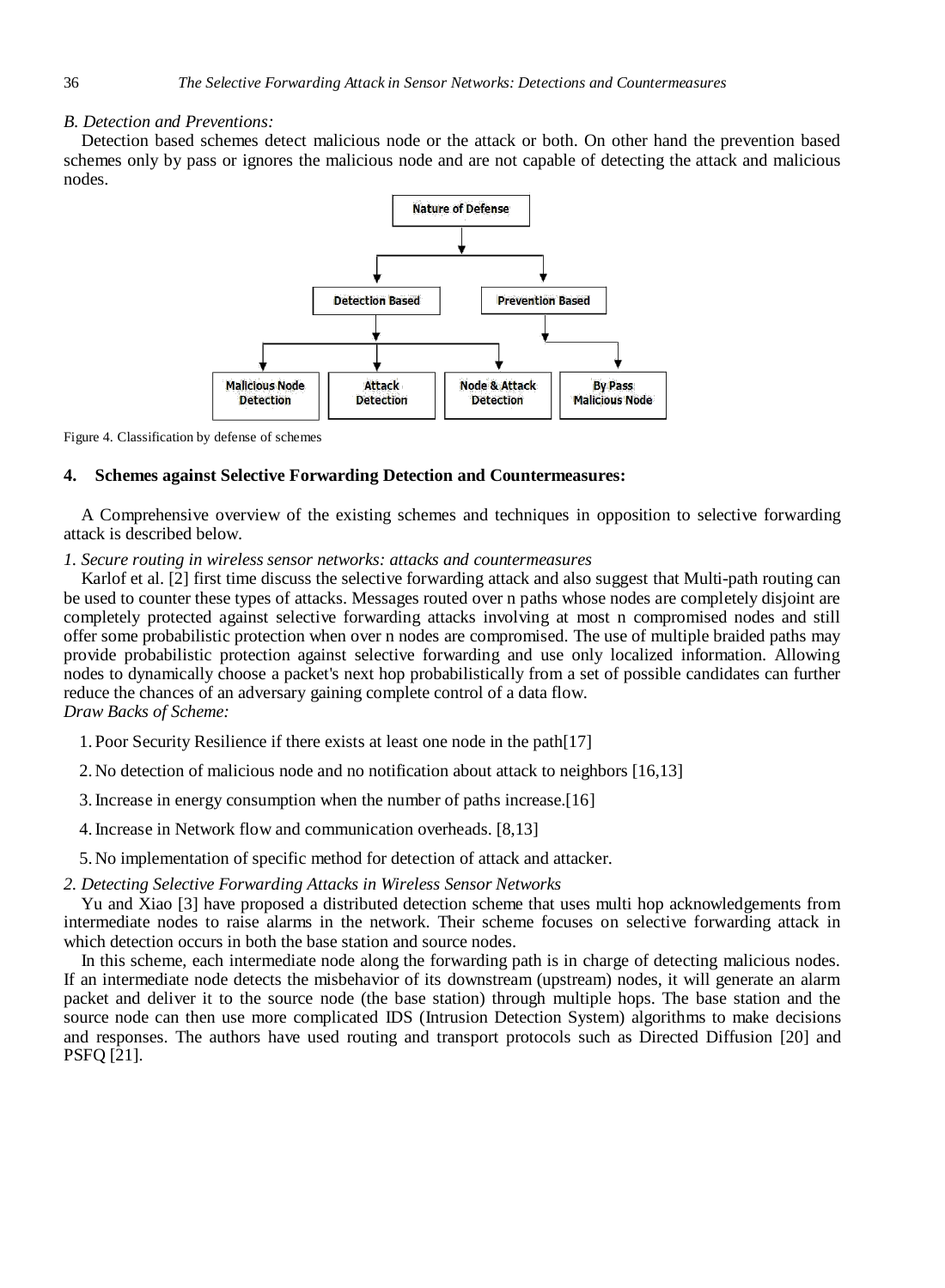*Draw Backs of Scheme:* 

- 1.The nodes may involve more multi-hop response acknowledgements to detect selective forwarding attack, and choose another path to retransmit the packet successfully resulting in certain delay and communication overhead. [13, 14]
- 2.Lack of efficiency. Sensor nodes in this scheme take much effort to detect the selective forwarding attack.
- 3. Security problem. This scheme cannot detect the attack successfully in some particular condition.
- 4.Lack of scalability. This scheme only considers the selective forwarding attack. Hence, WSN needs other countermeasures if suffering other kinds of attacks [6].
- 5.The members of a checkpoint list (acknowledge node) can be predicted, therefore making part of the intermediate nodes the target of compromising [4].

#### *3. CHEMAS: Identify suspect nodes in selective forwarding attacks*

Xiao, Yu and Gao [4] have proposed a technique for identifying suspect nodes in selective forwarding attack. They have actually improved their previous technique for detection of selective forwarding attack and named it as CHEMAS (checkpoint-based multi-hop acknowledgement scheme). In this scheme they randomly select part of intermediate nodes along a forwarding path as checkpoint nodes which are responsible for generating acknowledgements for each packet received. In addition each node needs a one-way hash key chain for ensuring the authenticity of packets. Delay mechanisms are also developed to send current one-way hash key. Each intermediate node in a forwarding path has the potential to detect abnormal packet loss and identify suspect nodes if it does not receive enough acknowledgements from the downstream checkpoint nodes.

#### *Draw Backs of scheme:*

1.By using one-way hash key chains for authentication for each packet requires storage space [10, 16].

- 2.More energy is consumed by sending acknowledgement, alert packets include one-way hash key [9,10,16, 18]
- 3. No guarantee for reliable transmission of packet in case of packet dropping [16].
- 4.It requires nodes to be loosely time synchronized [10].

#### *4. Detecting Selective Forwarding Attacks in Wireless Sensor Networks using SVMs*

K. Sophia et al [5] have proposed a centralized intrusion detection scheme based on Support Vector Machines (SVMs) and have used sliding windows for black hole attacks and selective forwarding attacks. In this scheme they only detect the attacks. They also claimed that, this is the first attempt to apply SVMs as a solution in a WSN security. This scheme uses routing information local to the base station of the network and raises alarms based on the 2D feature vector (bandwidth, hop count). Classification of the data patterns is performed using a one-class SVM classifier. They use anomaly detection as base for their scheme. Anomaly detection signals an intrusion when the observed activities differ significantly from those usually undertaken by the user. The authors consider a minimum energy routing protocol, called minimum transmission energy (MTE).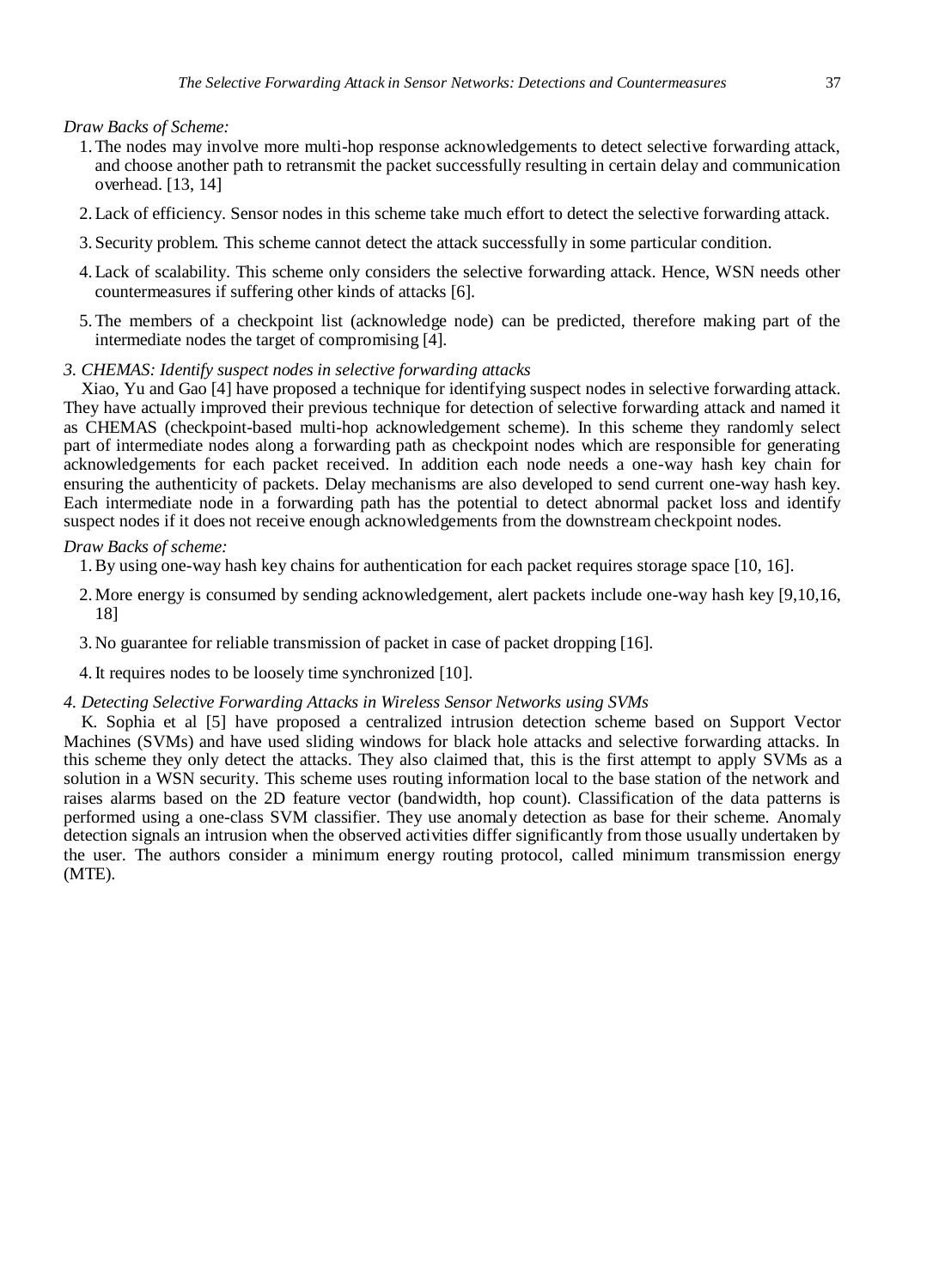| <b>Technique/ Scheme</b>                         | Type<br>(Detection/<br>Prevention) | Counter<br>other<br><b>Attacks</b> | Clamed<br>Accuracy       | Scheme<br>Nature   | Consider<br>Other<br>means of<br>Packet<br>dropping | Routing<br>Protocol<br>Used | Simu lation<br>Tool Used | Multi-<br>Path<br>Based | Acknowleda<br>e-ment<br>Based | Neighbor<br>Monitoring | Reliable<br>Data<br>Delivery |
|--------------------------------------------------|------------------------------------|------------------------------------|--------------------------|--------------------|-----------------------------------------------------|-----------------------------|--------------------------|-------------------------|-------------------------------|------------------------|------------------------------|
| Karlof et al 's Scheme[2]                        | Prevention                         | Yes                                |                          | Distributed        | No                                                  | $\overline{a}$              |                          | Yes                     | No                            | N <sub>o</sub>         | Yes                          |
| Yu and Xiao 's Technique [3]                     | Detection                          | No                                 | 95%                      | <b>Distributed</b> | Yes                                                 | DD,<br><b>PSFO</b>          | Ĭ.                       | N <sub>o</sub>          | Yes                           | N <sub>o</sub>         | No                           |
| CHEMAS <sub>[4]</sub>                            | Detection                          | No                                 | 95%                      | <b>Distributed</b> | Yes                                                 | DD,<br><b>PSFO</b>          | ٠                        | N <sub>o</sub>          | Yes                           | No                     | N <sub>o</sub>               |
| Support Vector Machines Based<br>Technique [5]   | Detection                          | Yes                                | 80%                      | Centralized        | No                                                  | <b>MTE</b>                  | OMNET++                  | No                      | No                            | Yes                    | No                           |
| Hung-Min Sun et al 's Scheme [6]                 | Prevention                         | No                                 | $\overline{a}$           | Centralized        | No                                                  | ÷                           |                          | N <sub>o</sub>          | N <sub>o</sub>                | <b>No</b>              | Yes                          |
| Krontiris et al 'Scheme [7]                      | Detection                          | Yes                                | 96.75%                   | Distributed        | N <sub>0</sub>                                      |                             |                          | <b>No</b>               | N <sub>0</sub>                | Yes                    |                              |
| Fuzzy-Based Reliable Data Delivery<br>Scheme [8] | Prevention                         | No                                 | 100%                     | Distributed        | No                                                  | <b>DD</b>                   | $\overline{\phantom{a}}$ | Yes                     | No                            | No                     | Yes                          |
| Two-hops Neighbor Knowledge<br>Based Scheme [9]  | Detection                          | No                                 | 90%                      | Distributed        | Yes                                                 | i,                          | Castalia                 | No                      | No                            | Yes                    | No                           |
| CADE [10]                                        | Detection                          | Yes                                | $\overline{a}$           | Centralized        | No                                                  | <b>SEEM</b>                 |                          | No                      | Yes                           | No                     | No                           |
| Jeremy Brown et al ' Scheme [11]                 | Detection                          | No                                 | 80%                      | Centralized        | Yes                                                 | ٠                           | Custom C<br>Based        | N <sub>o</sub>          | No                            | Yes                    | No                           |
| Watermark Based Technique [13]                   | Detection                          | N <sub>O</sub>                     | 95%                      | Distributed        | Yes                                                 | GF                          |                          | No                      | No                            | No                     | No                           |
| A Polynomial-Based Scheme [14]                   | Prevention                         | No                                 | ÷,                       | <b>Distributed</b> | No                                                  | GF                          | ٠                        | No                      | No                            | No                     | No                           |
| Chanatip et al 's Scheme[15]                     | Detection                          | Yes                                | 100%                     | Centralized        | No                                                  | ٠                           | Visual<br>Sense          | <b>No</b>               | No                            | Yes                    | No                           |
| Wang Xin-sheng et al 's Scheme<br>[16]           | Detection                          | No                                 | 100%                     | <b>Distributed</b> | No                                                  | OPA uw<br>ts                | $NS-2$                   | <b>No</b>               | No                            | Yes                    | Yes                          |
| Game Theory Model Based<br>Scheme [17]           | Detection                          | No                                 | $\overline{\phantom{a}}$ | Centralized        | No                                                  | ٠                           | Matlab                   | No                      | Yes                           | No                     | No                           |
| A Sequential Mesh Test based<br>Scheme [18]      | Detection                          | No                                 | $\overline{a}$           | Centralized        | No                                                  | ÷                           | $\frac{1}{2}$            | <b>No</b>               | No                            | Yes                    | No                           |
| Suk-bok et al 's Technique[19]                   | Detection                          | No                                 |                          | Distributed        | No                                                  | LEAP                        | $NS-2$                   | Yes                     | No                            | Yes                    | Yes                          |

TABLE II: Qualitative Analysis of Schemes

#### *Draw Backs of Scheme:*

1. This scheme only detects the execution of selective forwarding attack but unable to identify malicious nodes or find alternate paths. Thus, another countermeasure should be accompanied with this scheme [9, 10].

2. The centralized based detection techniques suffer from single node failure problem, means if the centralized node is compromised then the whole network will suffer.

# *5. An Efficient Countermeasure to the Selective Forwarding Attack in Wireless Sensor Networks*

Hung-Min Sun et al [6] have proposed a multi-dataflow topologies (MDT) method to countermeasure the selective forwarding attack. By using MDT the authors divide the sensor nodes into two-dataflow topologies, both dataflow topology can cover the monitored area, therefore the base station only requires one report from either topology to control the entire network. Through two topologies the base station can defend against the selective forwarding attack. If a malicious node exists in one topology, the base station can still obtain packets from other topology. For locating a malicious node, the authors deploy the sensor nodes region by region during the deployment phase. Sensor nodes may locate in a range of some regions. When the base station loses some packets, it will mark all possible regions that the malicious sensor nodes may be deployed in. After that,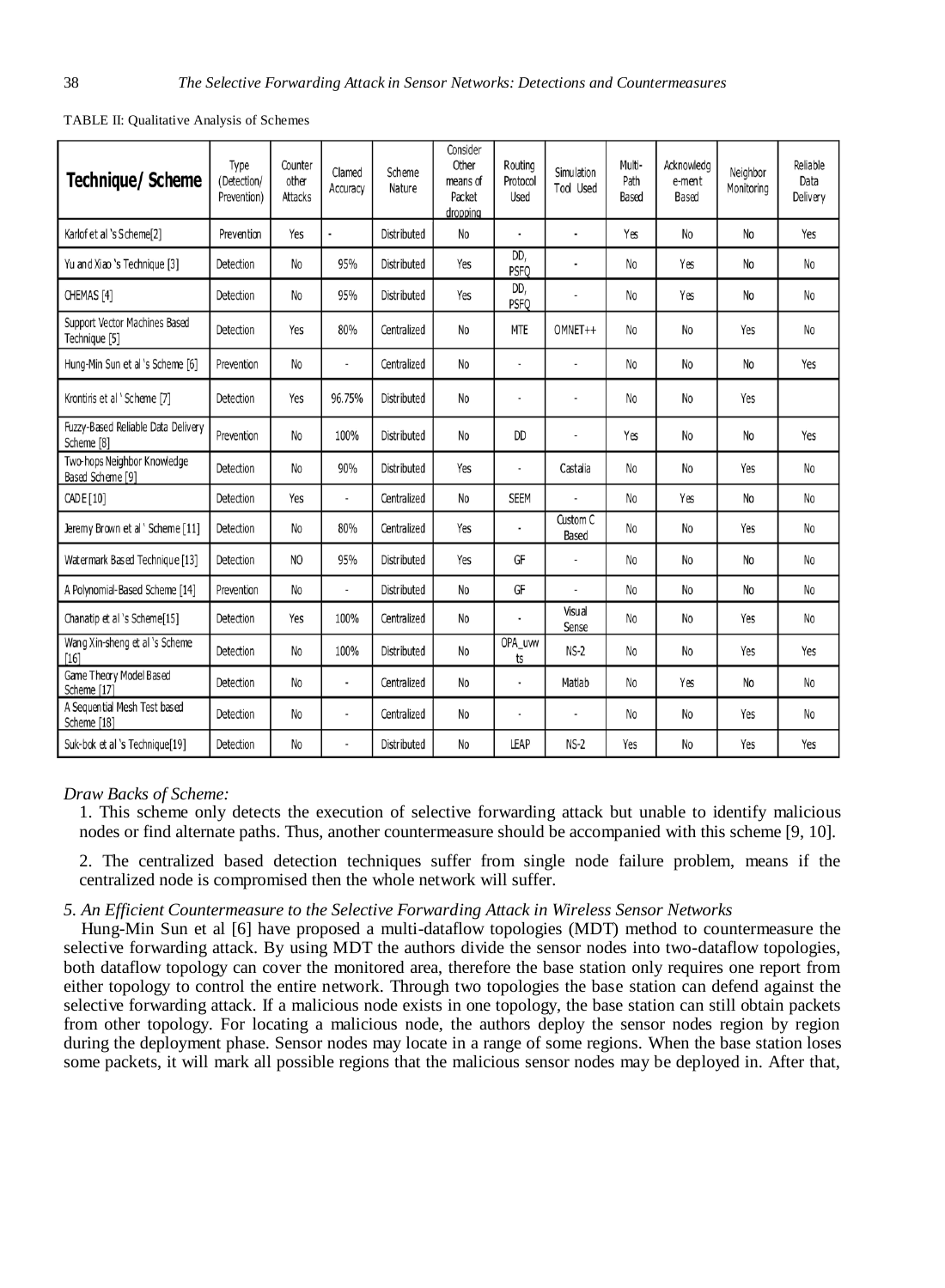the base station can gather and analyze the information about all possible lost regions; hence the base station can utilize the information to locate the malicious sensor nodes.

#### *Draw Backs of scheme:*

- 1.The scheme ability to resist the attacks is very limited, when there is a malicious node in each path, the attacker can completely destroy data transmission, and communication overhead is not improved.[14]
- 2. Scheme cannot identify compromised nodes efficiently and there is an increased communication overhead since it sends duplicate packets. [10].
- *6. Towards Intrusion Detection in Wireless Sensor Networks*

Krontiris et al. [7], have defined a Distributed Intrusion Detection Scheme (IDS) for sensor networks based on watchdogs for selective forwarding and sinkhole attacks. They have adopted specification based rules and cooperative decision making techniques to create IDS with low false positives and false negative alarms. Neighbor monitoring is used for detecting selective forwarding attack in sensor networks. Watchdog approach [21] is used by neighboring nodes which can easily monitor the behavior of a node to see whether it forwards correctly the packets it receives. By adopting specification-based approach, they define which norms are going to be used to describe normal operation. These specifications for detecting black-hole and selective forwarding attacks can simply be a rule on the number of messages being dropped by a node. Each of the watchdog nodes will apply that rule for itself to produce an intrusion alert. The naive approach would be to increment a counter every time a packet is dropped and produce an alert when this value reaches a threshold.

#### *Draw Backs of scheme:*

- 1. Not an efficient scheme as the final decision will be taken after all the alerts are received from all the neighbors.
- 2. No energy measurements are included in the simulation of this solution [5].
- 3.This scheme cannot detect if the packet is forwarded to the right path to the sink [9]

#### *7. Fuzzy-Based Reliable Data Delivery for Countering Selective Forwarding in Sensor Networks*

Hea Young et al [8] have proposed a Fuzzy based reliable data delivery scheme for countering selective forwarding attack which is an improved form of Multi-path routing method. The enhancement is that the number of transmission path varies with number of attacker. They are both using a redundant strategy such that the event packet is transmitted in multiple paths. The number of paths for data delivery is determined by a fuzzy logic with consideration of the energy level of the network and the number of malicious nodes. The proposed method uses the propagation limiting method as a means for routing if multi-path routing is insufficient for reliable data delivery. They have also assumed that the base station know or estimate the energy level of network and the number of malicious nodes in advance and that all the nodes know their location. Multi-hop acknowledgement scheme [3] is also used for selective forwarding attack detection.

#### *Draw Backs of Scheme:*

- 1.This scheme has the same limitations as Multi-path routing method. In addition, it has to determine the number of attackers in advance.<sup>[16]</sup>
- 2.Redundant transmission of packets and scarce energy resources are unnecessary consumed. [16]
- 3.This scheme cannot identify compromised nodes and increase communication overhead since they send duplicate packets. [10]

#### *8. Detecting Selective Forwarding Attacks in Wireless Sensor Networks Using Two-hops Neighbor Knowledge*

Tran Hoang et al [9] have proposed a centralized cluster based lightweight detection technique to detect selective forwarding attack and its variance in WSNs. This scheme is based only on 2-hops neighborhood information and over-hearing technique. Each sensor node is equipped with a detection module built on application layer. Detection module is responsible to passively detect the selective forwarding attack in its neighbor node. The detection mechanism relies on the broadcast nature of sensor communication and takes advantage of high density of sensors deployed in the sensed environment. . The sensor nodes activate the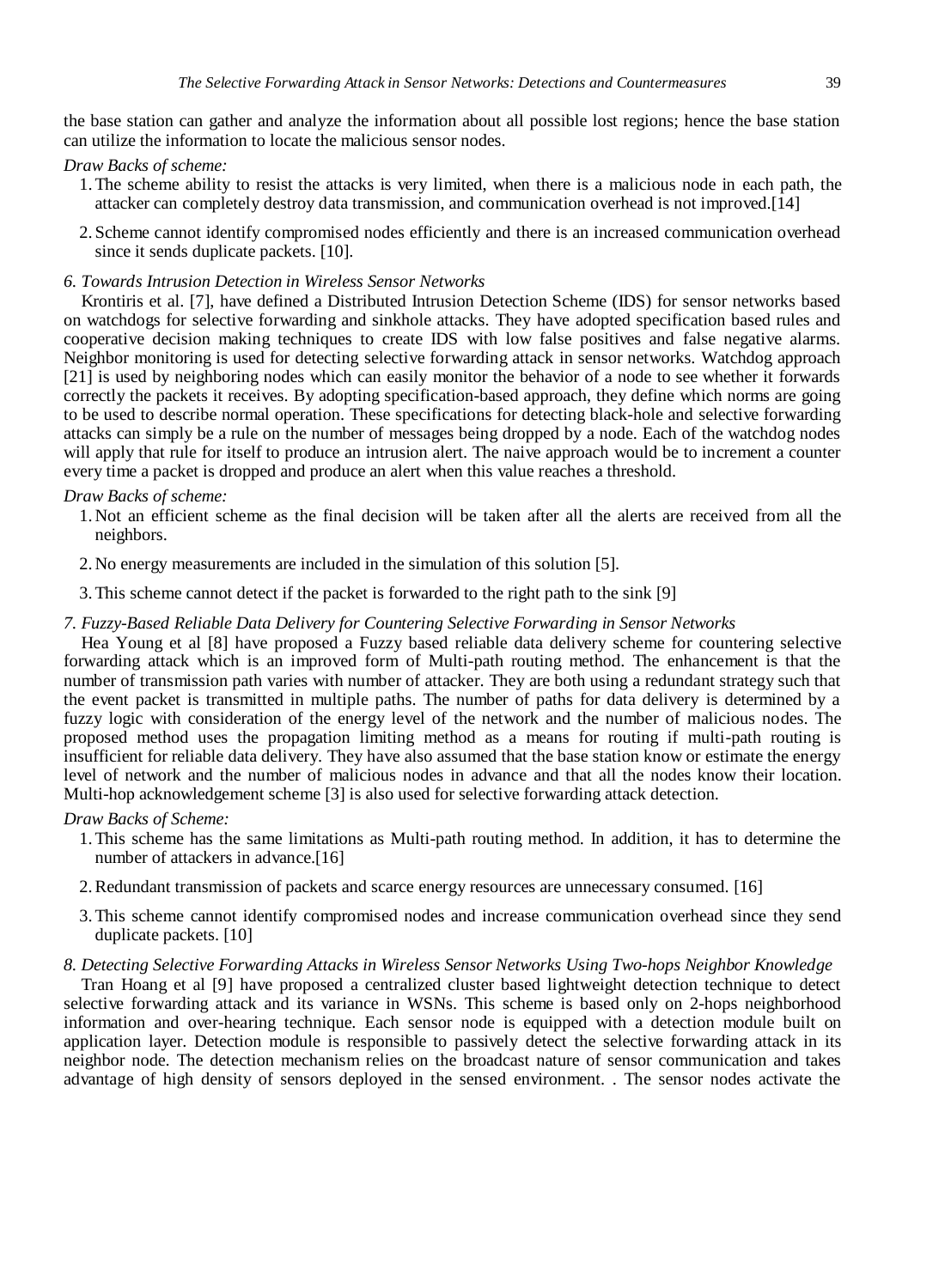detection module called monitor nodes. They also apply two-hop neighbor knowledge as a part of their detection technique and each node stores two-hop neighbor list. Each sensor node associates each neighbor node with a malicious counter. The malicious counter can be defined as the threshold of abnormal activity of a sensor node which cannot exceed. When malicious counter is crossed the threshold, it revokes the malicious node from its direct neighbor list.

#### *Draw Backs of Scheme:*

1. No way out is proposed if the monitoring node or cluster head is compromised.

- 2.In case of change in topology by any means, the scheme will not work as the authors have assumed that the topology is static.
- 3. No countermeasures are taken for selective forwarding attack and reliable data retransmission is not assured.

# *9. CADE: Cumulative Acknowledgement based Detection of Selective Forwarding Attacks in Wireless Sensor Networks*

Young Ki Kim et al [10] have presented a Centralized based detecting scheme called CADE Cumulative Acknowledgement based Detection of selective forwarding attacks, which identifies malicious nodes delivering selective forwarding attack without the need for time synchronization. Their scheme also provides security against sinkhole attack. Their scheme sends cumulative acknowledgments to the base station not towards the sources node, and hence authentication is accomplished with pre-distributed keys between the base station and nodes. CADE consists of three phases: Topology construction and route selection, data transmission and detection process. The authors have used SEEM [22] protocol for topology construction and route selection.

# *Draw Backs of Scheme:*

1.In case of change in topology by any means the scheme will not work as the topology is pre-defined.

- 2.The scheme is not energy efficient due to its topological construction and route selection and data reply message through multi paths.
- 3.The centralized based detection techniques suffer from single node failure problem, means if the base station is compromised then the whole network will suffer.
- 4.This scheme only identifies malicious nodes so countermeasure should be accompanied with this scheme for reliable retransmission of drop data packets.

#### *10. Detection of Selective Forwarding Attacks in Heterogeneous Sensor Networks*

Jeremy Brown et al [11] have presented a centralized cluster based scheme for detecting the selective forwarding attack in sensor networks by applying Wald"s Sequential Probability Ratio Test (SPRT) method [23]. The scheme utilizes powerful high-end sensors and is based on the sequential probability ratio test. The simulations results show that the proposed scheme achieves high detection ratio and very low false alarm rate. A simple method of detecting whether a down-stream node has properly forwarded a packet is to passively listen for the transmission. If a node in the path drops the packet, the upstream node (farther away from the cluster head) will observe the packet drop. The monitoring node (L-sensors) will include the node ID of the dropper in the packet to report the packet drop, and then will transmit the packet to the cluster head (an Hsensor). Based on the reports, a powerful H-sensor performs the sequential probability ratio test and determines if an L-sensor is compromised or not.

#### *Draw Backs of Scheme:*

- 1. Single node failure problem in case if the Cluster Head is compromised.
- 2. No mechanism is proposed for reliable retransmission of drop packets.
- 3.This scheme only identifies malicious nodes so countermeasure should be accompanied with this scheme for reliable retransmission of drop data packets.

#### *11. A Survey of Attacks, Security Mechanisms and Challenges in Wireless Sensor Networks*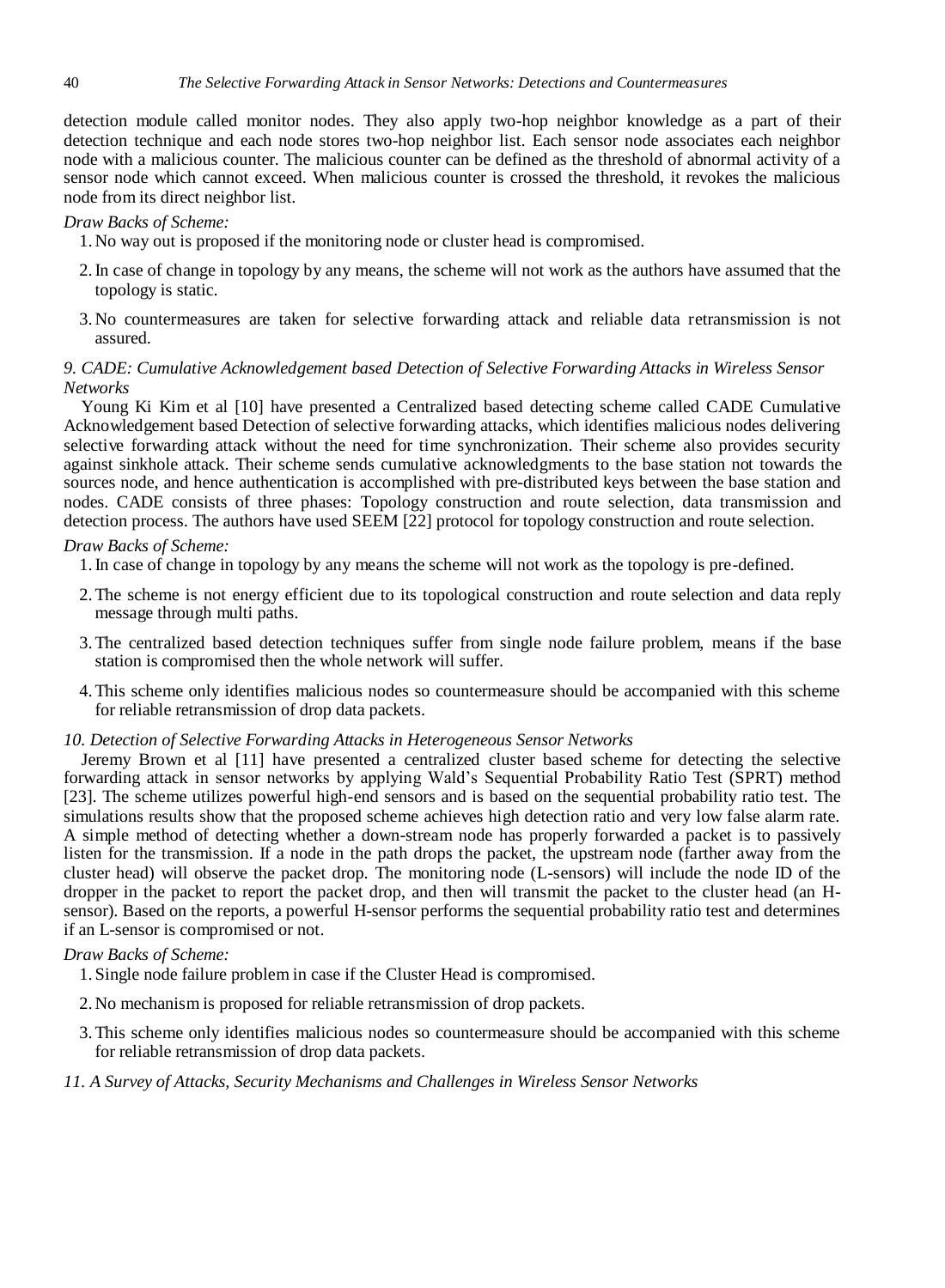G.Padmavathi et al [12] have discussed a wide variety of attacks in WSN and their classification mechanisms and different securities available to handle them including the challenges faced. In authors describes the selective forwarding attack and classify the selective forwarding attack as active and routing attack.

#### *12. Selective Forwarding Attack Detection using Watermark in WSNs*

Huijuan Deng et al [13] have proposed a centralized detecting method by watermark technology using the trust value in the routing selected algorithm. They have improved geographic forwarding algorithm by combining the trust value with distance to choose an optimal data forwarding path. A watermark-based scheme is used to detect the selective forwarding attack. When such an attack is detected, detection mode starts. The malicious node can be detected and addressed.

#### *Draw Backs of Scheme:*

- 1. This scheme is unable to detect more than two malicious nodes in the path, so the second malicious node will be found by the next time detection which leads to an extra over head.
- 2. No data retransmission method is described after packet is dropped.
- 3. The assumption, dropping of packets only by malicious node and base station can not be compromised, make this approach not suitable for real sensor networks.

#### *13. A Polynomial-based Countermeasure to Selective Forwarding Attacks in Sensor Networks*

Xie Lei et al [14] have proposed a polynomial modeling based countermeasure against selective forwarding attack and a security scheme using redundant data to tolerate the lost of critical event messages. The basic idea is to split the sensing data into parts and to send these parts instead of the original sensing data to the sink by adopting a dynamic individual path forwarding mechanism so that , the forwarding nodes can not understand the contents of the data generated by the polynomial, which can prevent eavesdropping . When the sink received enough parts, it can parse the original event data and if the malicious nodes tamper with data, the sink can detect the tampered data.

#### *Draw Backs of Scheme:*

- 1.Change in topology and in case if the base station moves from its location or compromised then the scheme will not work accurately.
- 2. Dividing and processing the original data packet into small sizes leads to extra Computational and Storage Overhead
- 3.The communication overhead comes mainly from sending polynomial values to the sink.

#### *14. Detecting Sinkhole Attack and Selective Forwarding Attack In Wireless Sensor Networks*

Chanatip et al [15] have proposed a Traffic Monitor Based Selective Forwarding Attacks Detection Scheme. Their approach uses EM nodes to eavesdrop and monitor all traffics of the network. The authors also introduced a scheme for sinkhole attack based on Received Signal Strength Indicator (RSSI) readings of messages. They have used RSSI value from four EM nodes to determine the position of all sensor nodes which the Base Station (BS) is origin position (0, 0). They have focus on an address based selective forwarding attack in which, the attacker selectively drops packets based on the source address. As a result, the attacker causes DOS for those nodes only, while remaining normal for all the other nodes.

#### *Draw Backs of Scheme:*

1. Any change in topology will affect the efficiency of the scheme.

2.The may suffer from single node failure problem as due to the assumption that the BS and EM nodes are physically protected or has tamper-robust hardware

#### *15. Lightweight Defense Scheme against Selective Forwarding Attacks in Wireless Sensor Networks*

Wang Xin-sheng et al [16] have presented a distributed lightweight defense scheme against selective forwarding attack, which is based on a hexagonal WSN mesh topology. This scheme utilizes the neighbor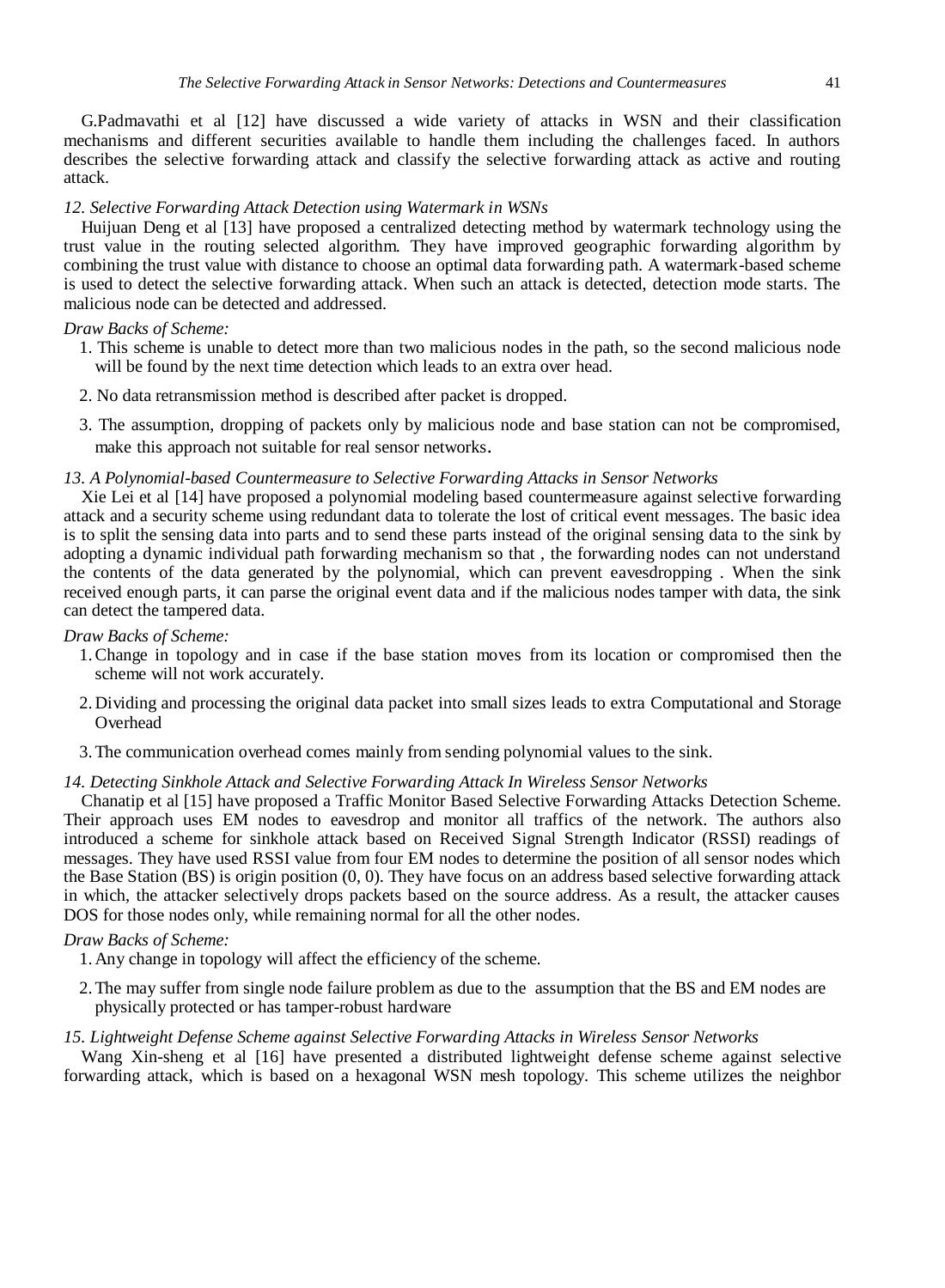nodes to monitor the transmissions of the event packet and detect selective forwarding attack by monitoring packets" forwarding of two nodes in the transmission path, and resend these packets dropped by the attackers to the destination node. The event packet is forwarded according to the routing calculated by the routing algorithm (OPA\_uvwts) from source to destination. The intermediate node is responsible for forwarding the event packet. The monitor node is responsible for the detection of possible selective forwarding attack and if selective forwarding attack is identified, it retransmits the event packet to the destination node and finally when selective forwarding attack is detected, it sends an alarming message to its neighbor nodes for notifying the location of attacker thus avoiding the attacker node in forwarding the incoming packets.

#### *Draw Backs of Scheme:*

- 1.If there is any change in topology, it will affect the performance of scheme as it is assumed that after development the nodes will not change their location.
- 2. No countermeasure is proposed if in case the monitoring node is compromised**.**

#### *16. Game Theory Model for Selective Forward Attacks in Wireless Sensor Networks*

Yenumula B Reddy et al [17] have proposed a framework to detect malicious nodes using Zero-Sum game approach and selective node acknowledgements in the forward data path. The authors have formulated the attack-defense game as a 2-player, nonzero-sum, non-cooperative game, and have shown that it achieves Nash equilibrium, thus leading to a defense strategy for the network, and significantly increasing the chance of detecting intrusions. In an attack model, two players are involved namely the intruder and detection system. The IDS at the node level maintains a table that stores the history of the packet drop rate, the selection of alternate routes, and enforcement of security levels. The IDS calculates the payoff at the node level before packet transfer takes place from source (node) to destination (base station). If the payoff function bends towards the attacker, it means the node is compromised (the packet may be dropped).

#### *Draw Backs of Scheme:*

1.The accuracy of the detection will severely suffer due to congestion and other causes of packet dropping.

#### *17. A Sequential Mesh Test based Selective Forwarding Attack Detection Scheme in Wireless Sensor Networks*

Guorui Li et al [18] have proposed the sequential mesh test based selective forwarding attack detection scheme in wireless sensor networks. The scheme nature is centralized and works for cluster based sensor networks. The sensor node sends the packet drop report message through another path to the cluster head if it doesn't observe the forwarding data message from the next hop sensor node in a fixed interval. The cluster head runs the sequential mesh test based detection scheme against the suspicious node after receiving the packet drop reports. Then sequential mesh test [24] extracts a small quantity of samples to run the test, instead of regulating the total times of test in advance. It decides whether continue the test or not based on the test result until it obtains the final conclusion.

#### *Draw Backs of Scheme:*

- 1. Although the detection of selective forwarding attack depends upon the ratio of packet drop but this detection is not accurate (not satisfy able) because when the attack package drop rate is lower than the normal package drop rate. The reason lies in the fact that the normal package drop events have severe influence on the selective forwarding attack detection.
- 2.The scheme also suffers when the cluster head is comprised as there is no countermeasure given for this. The scheme also suffers from single node failure problem.

# *18. A Resilient Packet-Forwarding Scheme against Maliciously Packet-Dropping Nodes in Sensor Networks*

Suk-bok et al [19] have proposed a resilient packet-forwarding scheme using Neighbor Watch System (NWS) against maliciously packet-dropping nodes in sensor networks. This scheme basically employs singlepath data forwarding, which consumes less power than multi-path schemes. The packet is forwarded along the single-path towards the base station; however, the scheme uses multi-path data forwarding at the location where NWS detects relaying nodes' misbehavior. The watch node around a malicious node can find that after receiving, the malicious node do not transmit to other nodes or transmit to a node that does not exist in its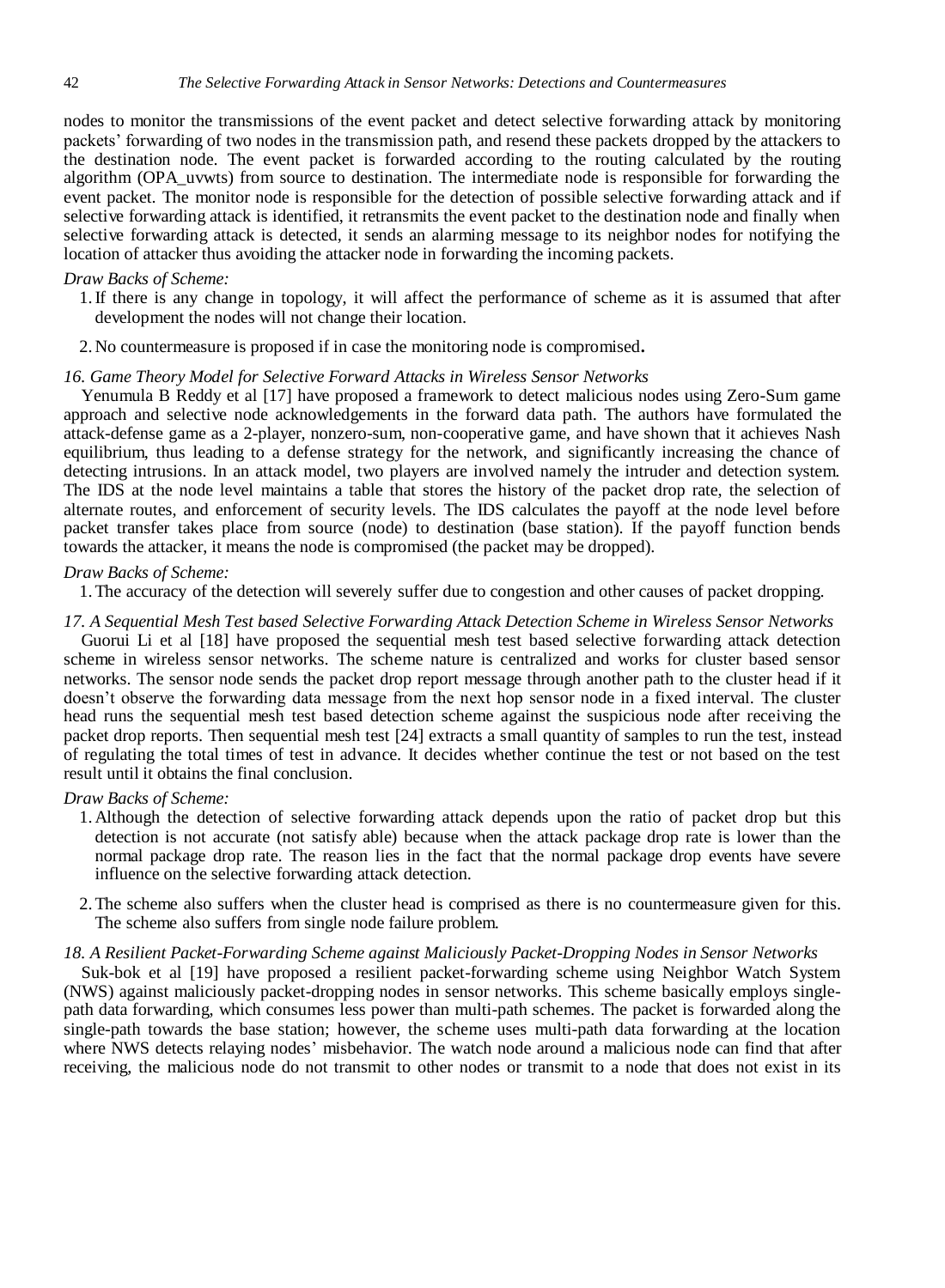neighbor list, and then the watch node must retransmit the package. This scheme is based on LEAP [20] protocols.

*Draw Backs of Scheme:*

1. As, it is necessary that each node broadcasts its neighbor"s table and then stores the neighbor"s table of its neighbors, which consumes more storage space. Moreover, the watch nodes need store packets around them for potential retransmit, which requires some buffer and energy consumption. [14]

# **5. Discussion**

Both centralized and distributed schemes have pros and cons. Although prevention is a good approach but the malicious node still exist in the network and some other countermeasures must be taken to detect and remove them from network. On the other hand detection of malicious node scheme must be intelligent enough, so that they can distinguish between packet dropping by malicious node and other reasons like congestion, network failure, buffer full and bad radio conductions.

#### **6. Conclusion & Future Work**

For many real time applications secure routing is critical to the acceptance and use of sensor networks. The definition and the existing work done by different authors are very important in understanding the threat and in proposing an effective scheme for detecting and preventing the selective forwarding attack. One more thing that the authors doing research in this area must consider is that their proposed schemes must be capable of perceiving the true causes of packet dropping that is it can distinguish that packets are dropping either due to congestion or by a malicious node. Also, it is of the essence that the schemes or techniques proposed in future should be enough competent so that they can both detect and prevent the selective forwarding attack as an attack detection scheme itself cannot be an ultimate solution and prevention may be safer than relying on detection.. Winding up, almost all existing schemes have drawbacks hence; a very vigilant, efficient, economical and node cooperation based defensive mechanism is needed to counter the selective forwarding attack.

#### **Acknowledgment**

The authors wish to acknowledge the anonymous reviewers for valuable comments.

# **References**

- [1] *Anthony* Wood, John A. Stankovic, ["Denial of Service in Sensor Networks,"](http://www.cs.virginia.edu/%7Eadw5p/pubs/computer02-dos.pdf) IEEE Computer, 35(10):54-62, October 2002.
- [2] C. Karlof and D. Wagner, "Secure routing in wireless sensor networks: attacks and countermeasures," in Ad Hoc Networks, Vol. 1, No. 2, 2003, pp. 293-315.
- [3] B. Yu and B. Xiao, "Detecting selective forwarding attacks in wireless sensor networks," in *Proc. of the 2nd International Workshop on Security in Systems and Networks*, April 2006, pp. 1-8.
- [4] B. Yu and B. Xiao, "CHEMAS: identify suspect nodes in selective forwarding attacks," in *Journal of Parallel and Distributed Computing*, *Vol.* 67, *No.* 11, 2007, pp. 1218-1230.
- [5] S. Kaplantzis, A. Shilton, N. Mani and Y. Sekercioglu, "Detecting selective forwarding attacks in wireless sensor networks using support vector machines," in *3rd Conf. of Intelligent Sensors Sensor Networks and Information Processing*, Dec. 2007, pp. 335-340.
- [6] H. Sun, C. Chen and Y. Hsiao, "An efficient countermeasure to the selective forwarding attack in wireless sensor networks," in *Proc. Of IEEE TENCON 2007*, Oct. 2007, pp. 1-4.